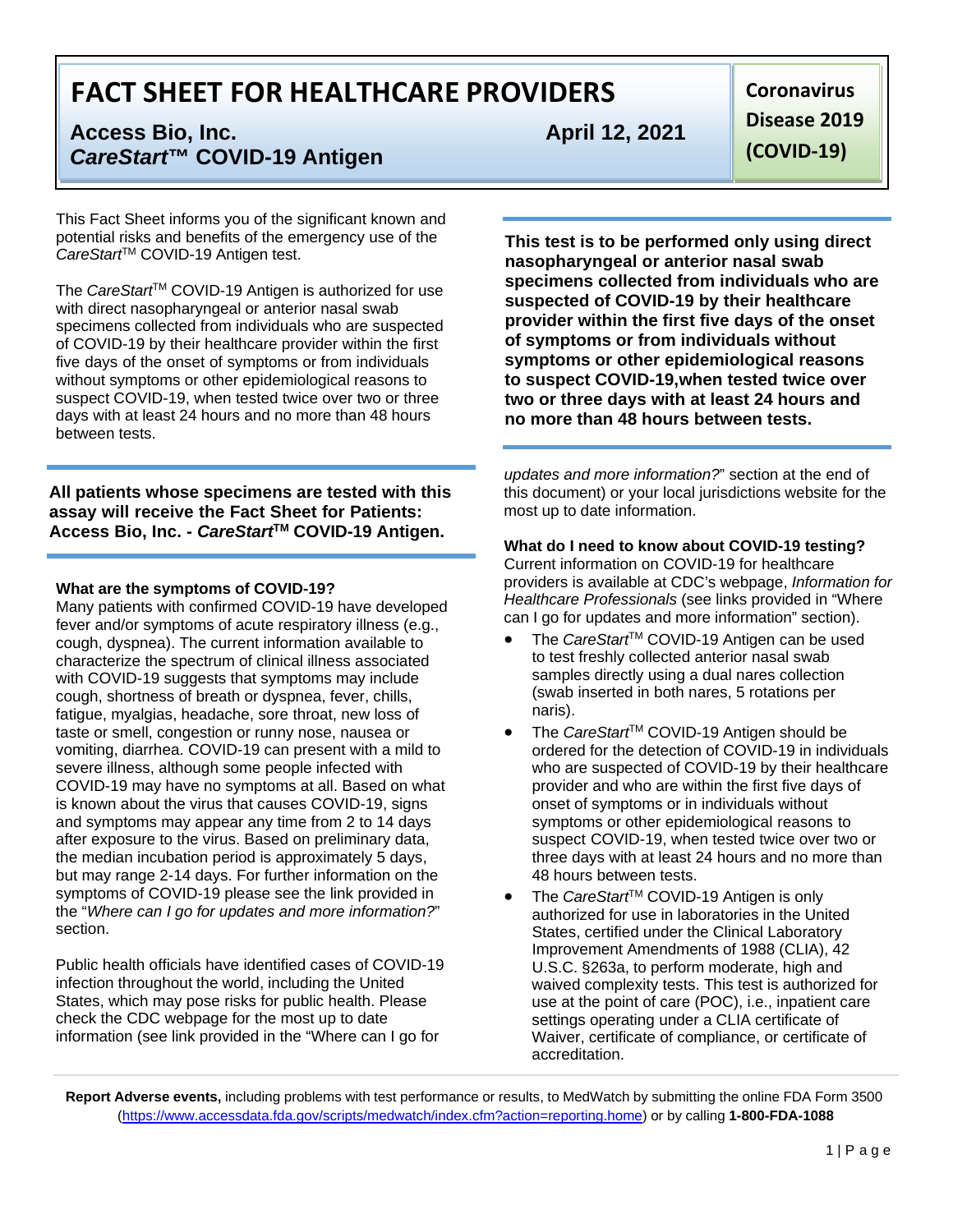# **Access Bio, Inc. Access Bio, Inc. April 9, 2021** *CareStart***™ COVID-19 Antigen**

Specimens should be collected with appropriate infection control precautions. Current guidance for COVID-19 infection control precautions are available at the CDC's website (see links provided in "Where can I go for updates and more information" section).

Use appropriate personal protective equipment when collecting and handling specimens from individuals suspected of having COVID-19 as outlined in the CDC *Interim Laboratory Biosafety Guidelines for Handling and Processing Specimens Associated with Coronavirus Disease 2019 (COVID-19)*. For additional information, refer to CDC *Interim Guidelines for Collecting, Handling, and Testing Clinical Specimens from Persons Under Investigation (PUIs) for Coronavirus Disease 2019 (COVID-19)* (see links provided in "Where can I go for updates and more information" section).

#### **What does it mean if the specimen tests positive for the virus that causes COVID-19?**

A positive test result for COVID-19 indicates that antigens from SARS-CoV-2 were detected, and the patient is infected with the virus and presumed to be contagious. Diagnostic test results should always be considered in the context of clinical observations and epidemiological data in making a final diagnosis and patient management decisions. Patient management should follow current CDC guidelines.

The *CareStart*<sup>™</sup> COVID-19 Antigen has been designed to minimize the likelihood of false positive test results. However, in the event of a false positive result, risks to patients could include the following: a recommendation for isolation of the patient,monitoring of household or other close contacts for symptoms, patient isolation that might limit contact with family or friends and may increase contact with other potentially COVID-19 patients, limits in the ability to work, the delayed diagnosis and treatment for the true infection causing the symptoms, unnecessary prescription of a treatment or therapy, or otherunintended adverse effects.

All laboratories using this test must follow the standard testing and reporting guidelines according to their appropriate public health authorities.

**Coronavirus Disease 2019 (COVID-19)**

#### **What does it mean if the specimen tests negative for the virus that causes COVID-19?**

A negative test result for this test means that antigens from SARS-CoV-2 were not present in the specimen above the limit of detection. However, a negative result does not rule out COVID-19 and should not be used as the sole basis for treatment or patient management decisions, including infection control decisions. Antigen tests are known to be less sensitive than molecular tests that detect viral nucleic acids.

The amount of antigen in a sample may decrease as the duration of illness increases. In symptomatic patients, specimens collected after day 5 of illness may be more likely to be negative compared to a RT-PCR assay. Therefore, negative results should be treated as presumptive and confirmed with a molecular assay, if necessary, for patient management. When diagnostic testing is negative, the possibility of a false negative result should be considered in the context of a patient's recent exposures and the presence of clinical signs and symptoms consistent with COVID-19. The possibility of a false negative result should especially be considered if the patient's recent exposures or clinical presentation indicate that COVID-19 is likely, and diagnostic tests for other causes of illness (e.g., other respiratory illness) are negative. If COVID-19 is still suspected based on exposure history together with other clinical findings, retesting or testing with molecular methods should be considered by healthcare providers in consultation with public health authorities.

Risks to a patient from a false negative result include: delay or lack of supportive treatment, lack of monitoring of infected individuals and their household or other close contacts for symptoms resulting in increased risk of spread of COVID-19 within the community, or other unintended adverse events.

A negative antigen test should not be the sole basis used to determine if a patient can end isolation precautions. For additional recommendations regarding infection control, refer to CDC's *Discontinuation of Isolation for Persons with COVID-19 Not in Healthcare Settings* (Interim Guidance) (see links provided in "Where can I go for updates and more information" section).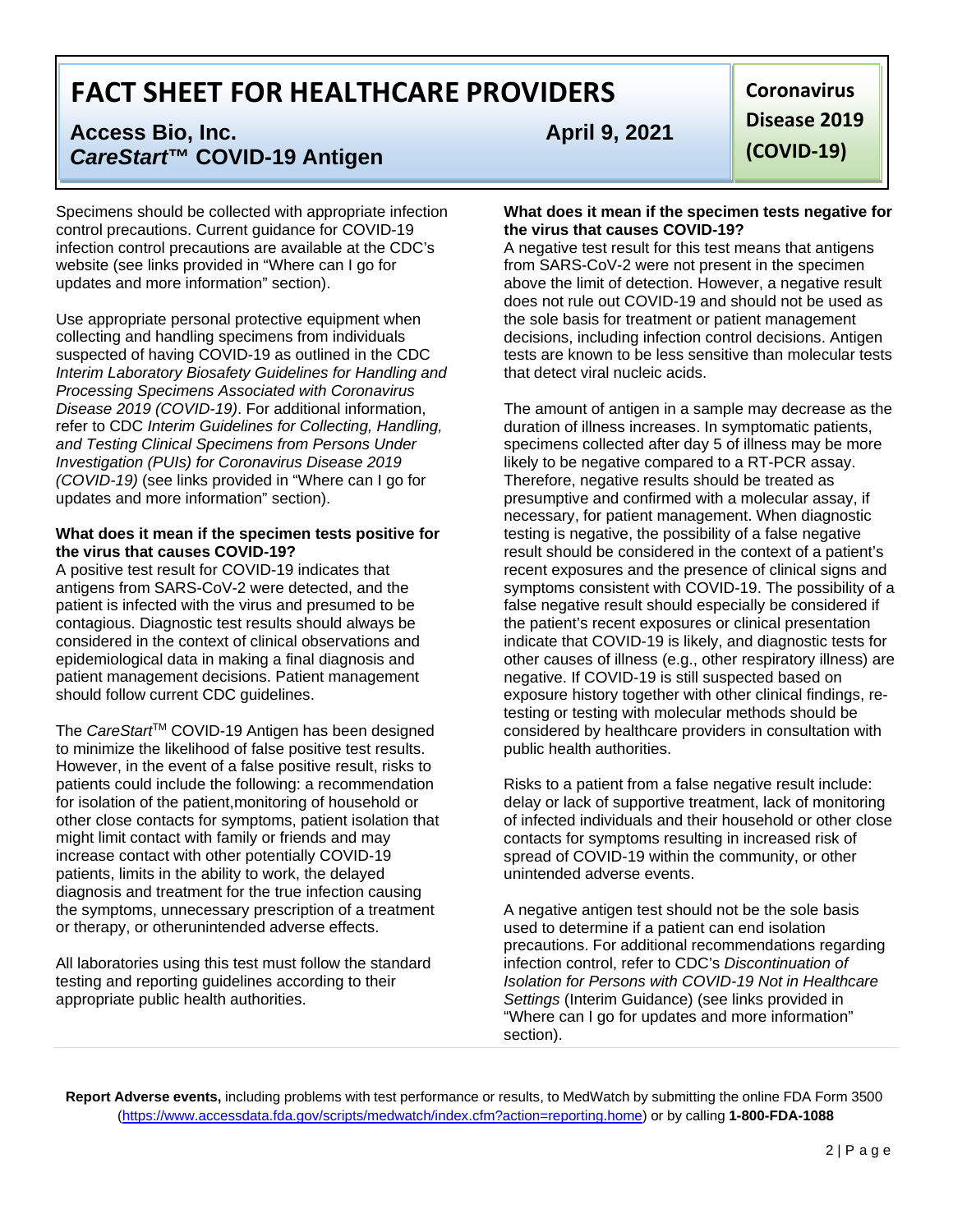# **Access Bio, Inc. Access Bio, Inc. April 9, 2021** *CareStart***™ COVID-19 Antigen**

The performance of this test was established based on the evaluation of a limited number of clinical specimens collected between November, 2020 and December, 2020. The clinical performance has not been established in all circulating variants but is anticipated to be reflective of the prevalent variants in circulation at the time and location of the clinical evaluation. Performance at the time of testing may vary depending on the variants circulating, including newly emerging strains of SARS-CoV-2 and their prevalence, which change over time.

#### **What do I need to know about Serial Testing in Asymptomatic Individuals?**

In asymptomatic patients, serial testing may assist in identifying infected individuals and facilitate timely infection control practices. A negative test result does not rule out infection but repeat testing over two or three days may decrease the risks of false negative results. Additional clinical studies are underway to assess the performance of rapid antigen tests when used with serial testing. An initial negative test result should be the first of a minimum of two tests. An asymptomatic individual undergoing serial testing with two or more negative results may require ongoing serial testing or confirmatory testing, depending on patient history and potential exposures. An asymptomatic individual undergoing serial testing with one or more positive results indicates that SARS-CoV-2 antigen is present but does not rule out coinfection with other pathogens.

Additional confirmatory testing with a molecular test for negative results may be necessary if there is a high likelihood of SARS-CoV-2 infection, such as an individual with a close contact with COVID-19 or with suspected exposure to COVID-19 or in communities with high prevalence of infection. Additional confirmatory testing with a molecular test for positive results may also be necessary, if there is a low likelihood of SARS-CoV-2 infection, such as in individuals without known exposures to SARS-CoV-2 or residing in communities with low prevalence of infection. For additional recommendations regarding confirmation of antigen test results, please refer to the CDC's Interim Guidance for Antigen Testing for SARS-CoV-2 (see links provided in

**Coronavirus Disease 2019 (COVID-19)**

"Where can I go for updates and more information" section).

## **What is an EUA?**

The United States FDA has made this test available under an emergency access mechanism called an Emergency Use Authorization (EUA). The EUA is supported by the Secretary of Health and Human Service's (HHS's) declaration that circumstances exist to justify the emergency use of *in vitro* diagnostics (IVDs) for the detection and/or diagnosis of the virus that causes COVID-19.

An IVD made available under an EUA has not undergone the same type of review as an FDA-approved or cleared IVD. FDA may issue an EUA when certain criteria are met, which includes that there are no adequate, approved, available alternatives, and based on the totality of scientific evidence available, it is reasonable to believe that this IVD may be effective in diagnosing COVID-19.

The EUA for this test is in effect for the duration of the COVID-19 declaration justifying emergency use of IVDs, unless terminated or revoked (after which the test may no longer be used).

### **What are the approved available alternatives?**

There are no approved available alternative antigen tests. Any tests that have received full marketing status (e.g., cleared, approved), as opposed to an EUA, by FDA can be found by searching the medical device databases here: [https://www.fda.gov/medical](https://www.fda.gov/medical-devices/device-advice-comprehensive-regulatory-assistance/medical-device-databases)[devices/device-advice-comprehensive-regulatory](https://www.fda.gov/medical-devices/device-advice-comprehensive-regulatory-assistance/medical-device-databases)[assistance/medical-device-databases. A](https://www.fda.gov/medical-devices/device-advice-comprehensive-regulatory-assistance/medical-device-databases) cleared or approved test should be used instead of a test made available under an EUA, when appropriate and available. FDA has issued EUAs for other tests that can be found at:

[https://www.fda.gov/emergency-preparedness-and](https://www.fda.gov/emergency-preparedness-and-response/mcm-legal-regulatory-and-policy-framework/emergency-use-authorization)[response/mcm-legal-regulatory-and-policy](https://www.fda.gov/emergency-preparedness-and-response/mcm-legal-regulatory-and-policy-framework/emergency-use-authorization)[framework/emergency-use-authorization.](https://www.fda.gov/emergency-preparedness-and-response/mcm-legal-regulatory-and-policy-framework/emergency-use-authorization)